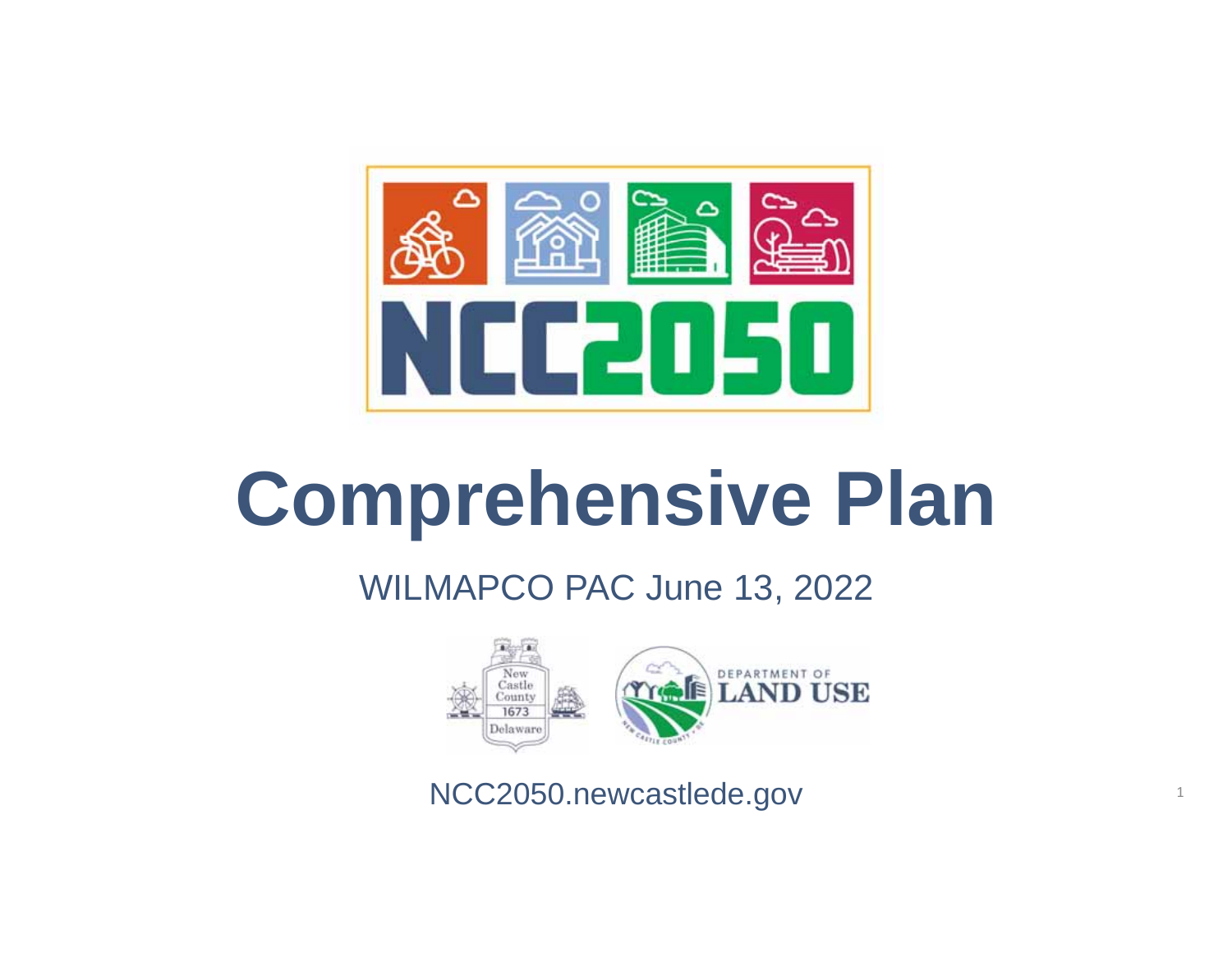#### **Why We Plan**



A COMPREHENSIVE PLAN **IS THE STATE-MANDATED FOUNDATION FOR COUNTY DECISION-MAKING.** 



- Shapes the places in which we live, work, and play.
- Directs the public services, infrastructure (streets,  $\mathbf{y}_i$ sidewalks, sewer services, and more) and capital investments that make our communities livable.
- Guides the use, density, and design of homes and buildings, directly shaping the physical appearance of our neighborhoods while simultaneously preserving environmental, historical, and cultural assets.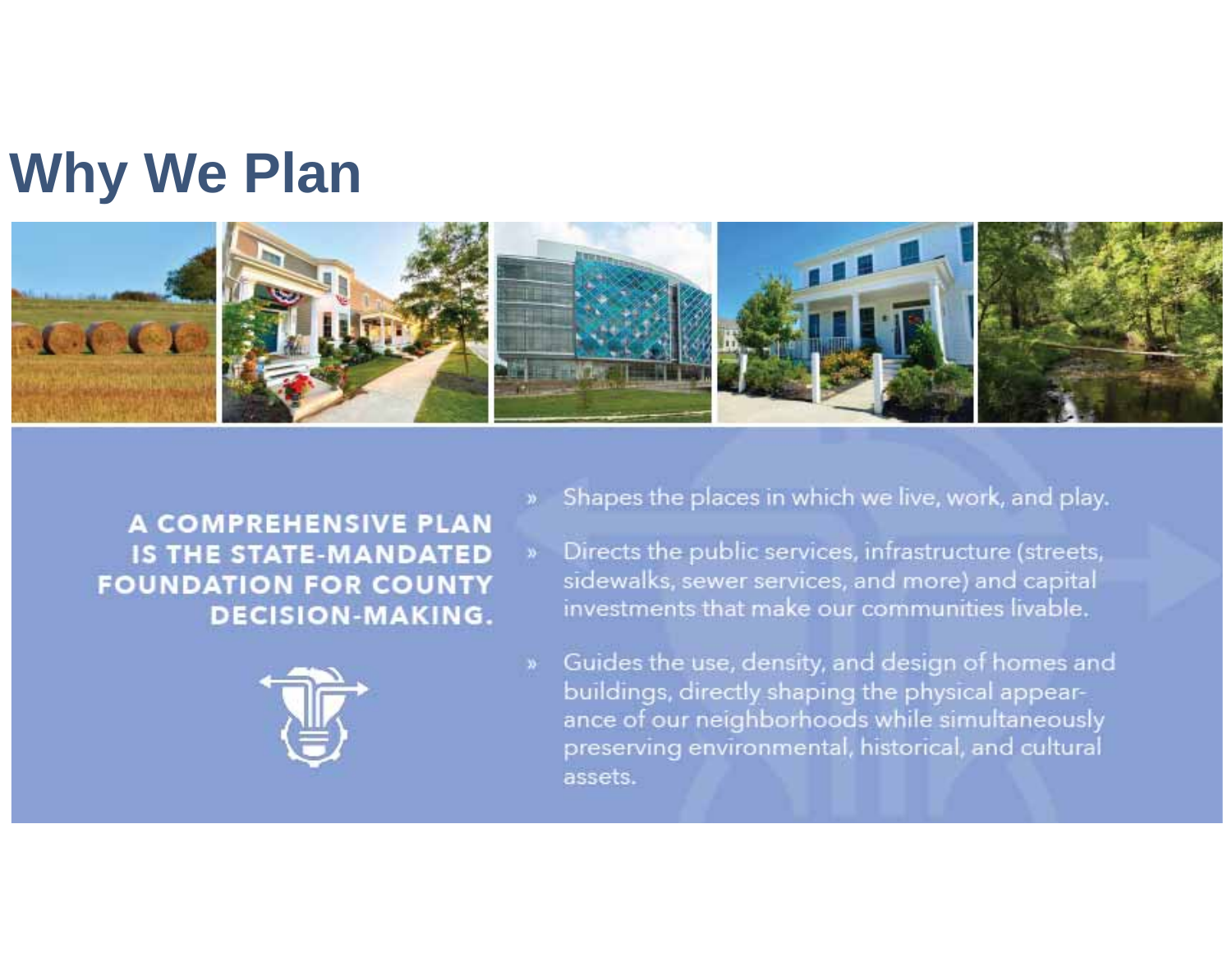### **Robust Public Engagement**

| 139,873 social media impressions                                                                      | 2,000 <sup>+</sup> Planning<br><b>Board mailings</b>                                                      |                                                         | 123,070<br>newsletters in<br>annual sewer bills<br>909 responses to<br>multiple surveys |                                                                          |  |
|-------------------------------------------------------------------------------------------------------|-----------------------------------------------------------------------------------------------------------|---------------------------------------------------------|-----------------------------------------------------------------------------------------|--------------------------------------------------------------------------|--|
| 370 people attended<br>4 "Let's Talk" virtual<br>workshops fall 2020                                  | 40 <sup>+</sup> youth participants via<br>the Youth Planning Board<br>(now recruiting for its 3rd class!) |                                                         |                                                                                         |                                                                          |  |
| 701 registrants for 3<br>virtual Public Forums<br>(November 2020,<br><b>July 2021, December 2021)</b> | 837 people attended five<br>"Deep Dive" virtual workshop<br>sessions in Spring 2021                       |                                                         |                                                                                         | 12 <sup>+</sup> community<br>meetings held<br>Fall 2021 -<br>Winter 2021 |  |
| 88 Stakeholder Advisory<br><b>Committee &amp; Interagency</b><br><b>Work Group members</b>            |                                                                                                           | 115 written public<br>comments received<br>and reviewed |                                                                                         | 43,910 <sup>+</sup> visits to<br>NCC2050 website                         |  |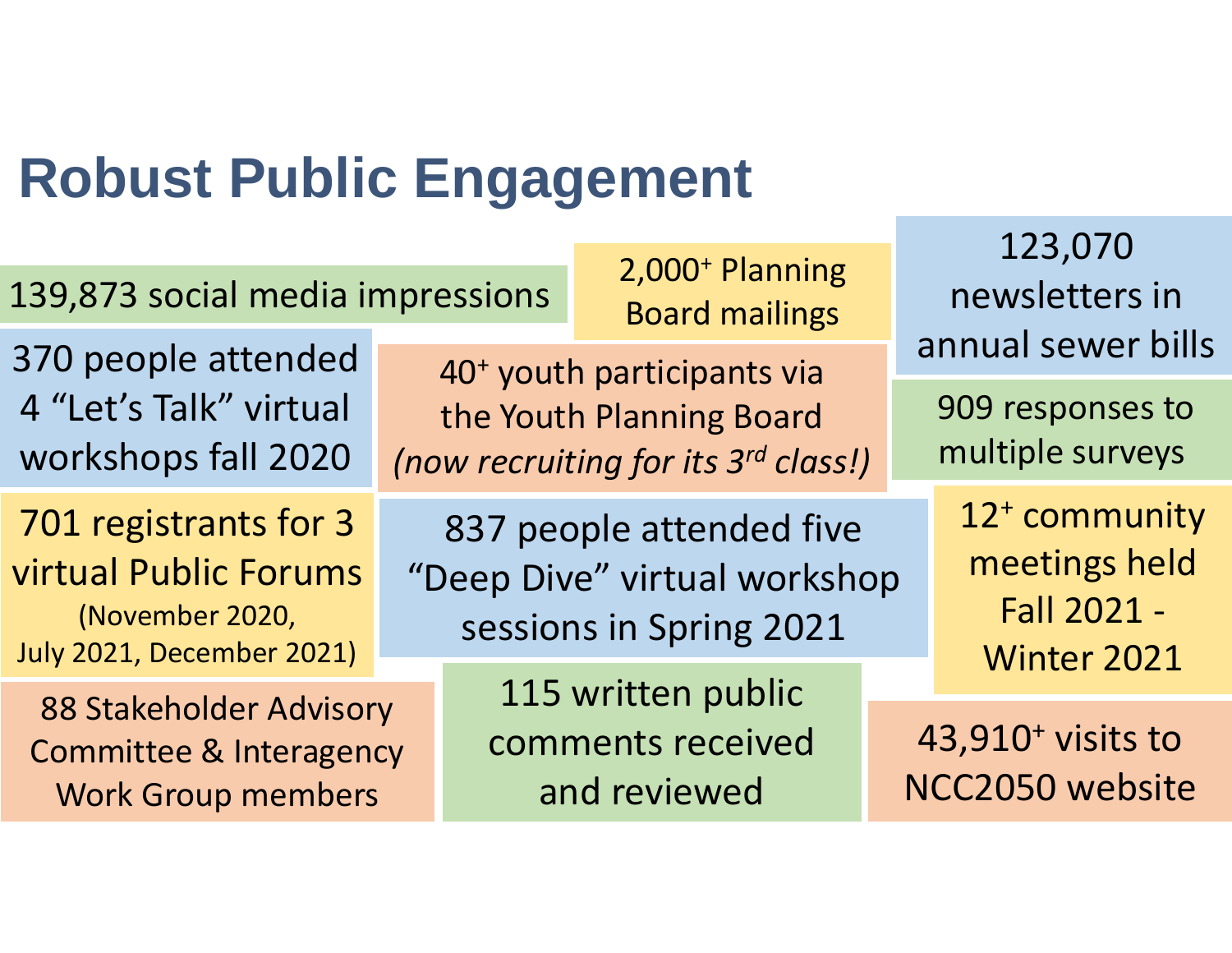### **Connecting Virtually During Covid**

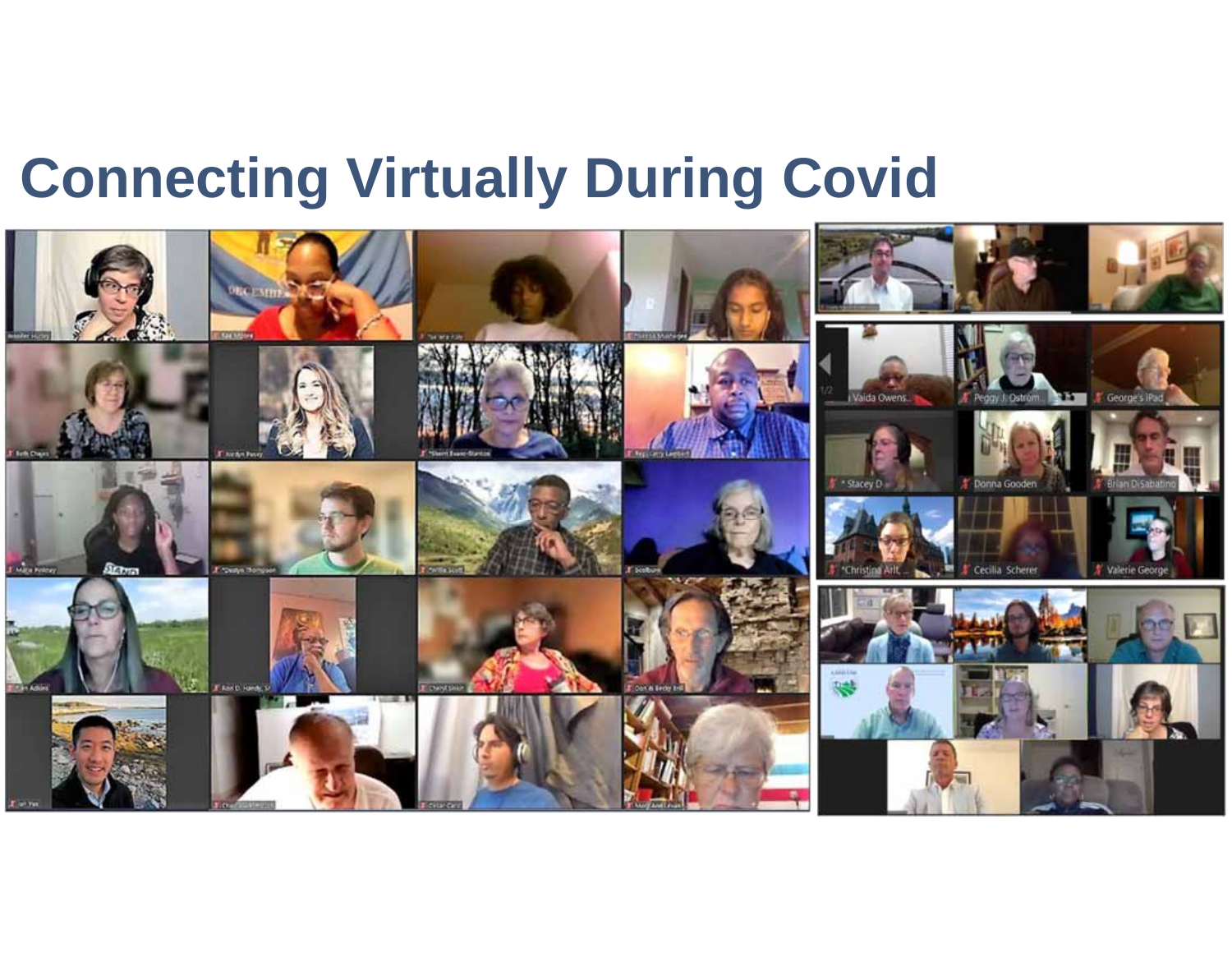### **Workshops, Forums, Committees, Surveys**

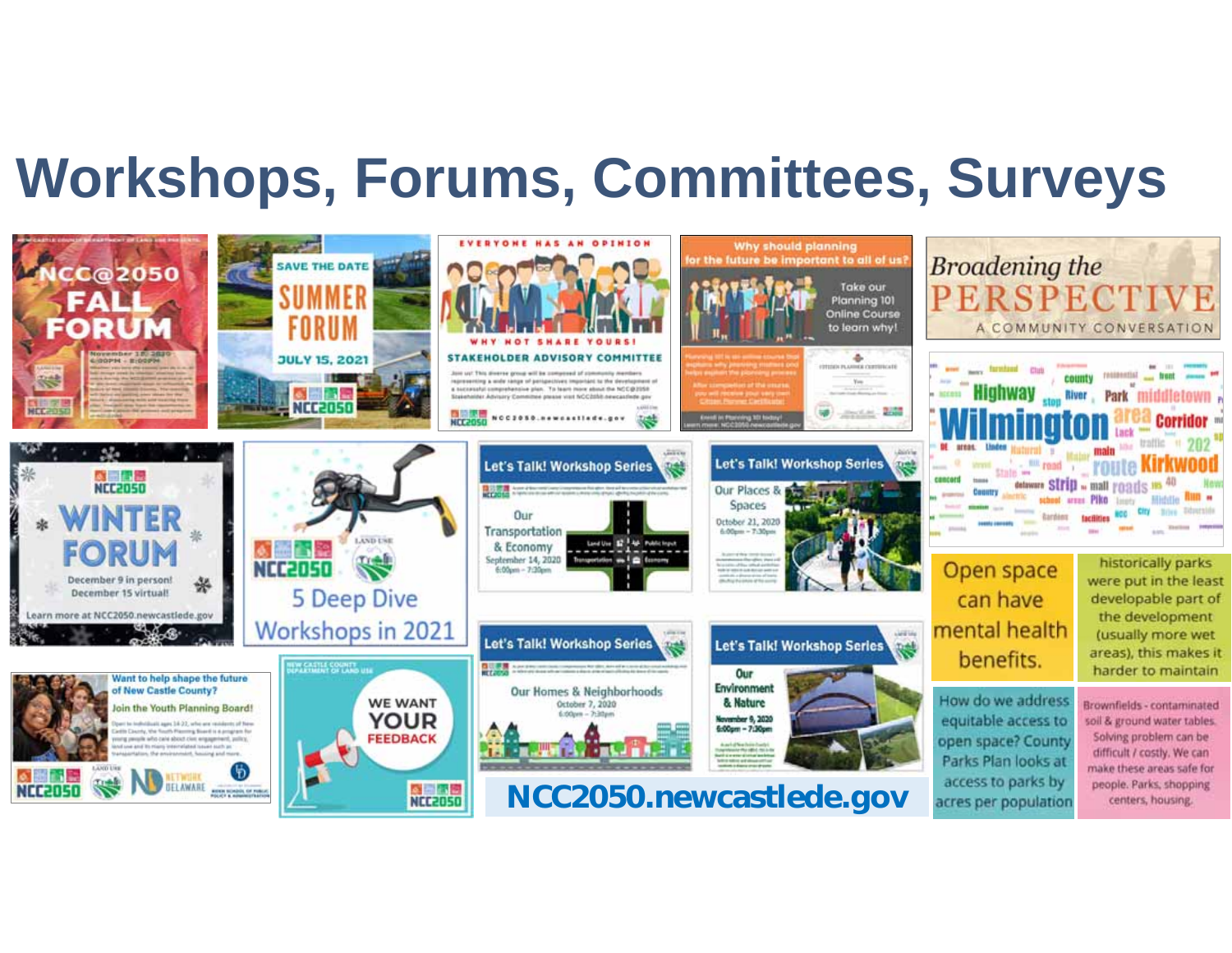### **What We've Heard From The Public**

*from over 140,000 interactions with county residents and stakeholders*

- Agreement that more affordable housing is needed
- Broad support for preserving open space and agricultural land
- Desire for more walkable and mixed‐use development, residential density, and housing type diversity  $-$  at least in some places in the County
- The need to address climate change action, environmental justice concerns, and social justice priorities
- Support for improving public infrastructure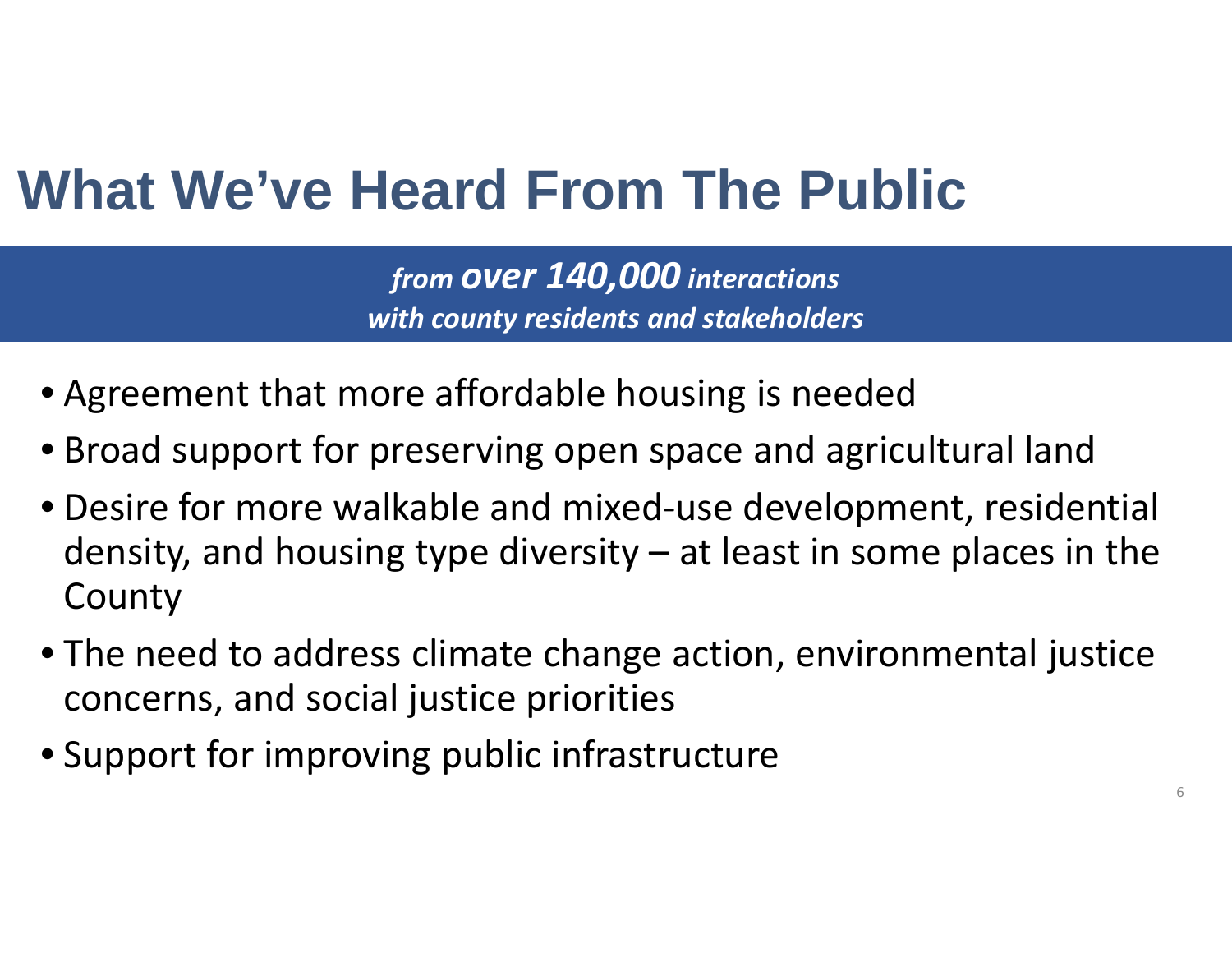### **NCC2050 Themes:**



- •Livable Built Environment for All
- •Conservation and Preservation
- •Robust Economy
- •Sustainable Growth
- •Thriving Places and Community Character

7

•Diverse Engagement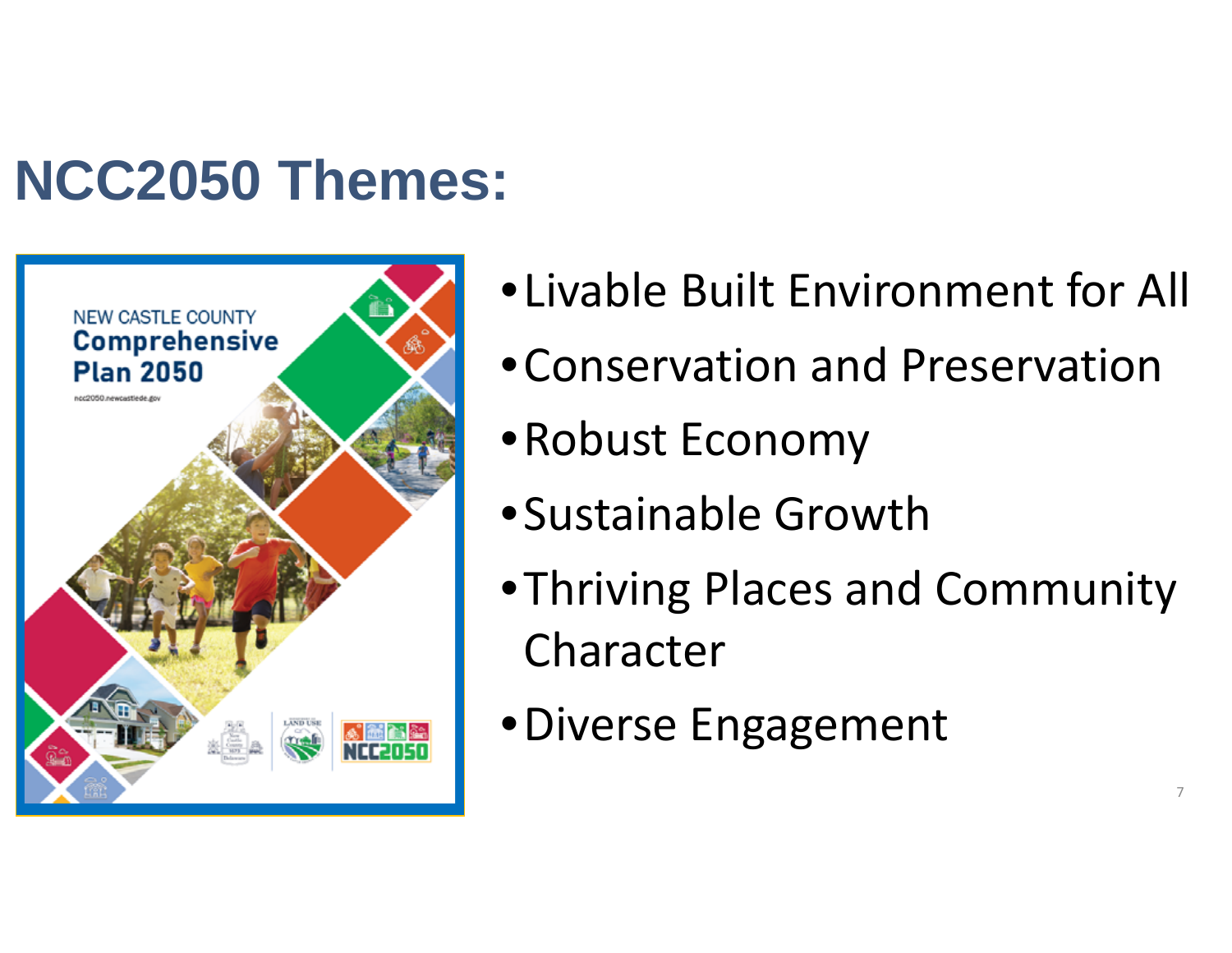### **NCC2050 Elements:**



- Future Land Use
- Conservation
- Recreation and Open Space
- Mobility
- Utilities
- Housing
- Historic
- Economic andCommunity Development
- Climate Change and Hazard Mitigation
- Environmental andSocial Justice
- Capital Improvements
- Community Planning Intergovernmental and Design Coordination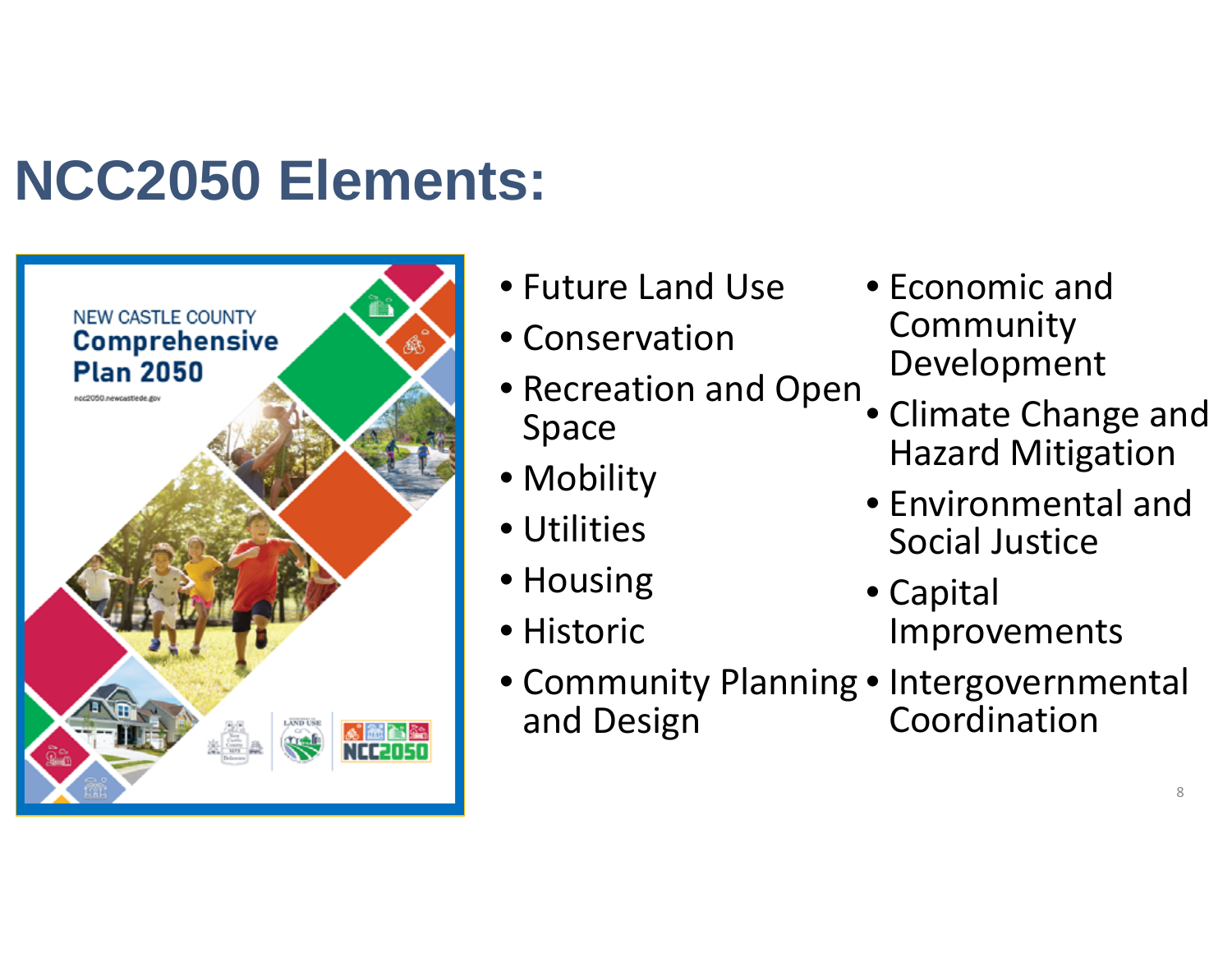#### What is the relationship between WILMAPCO and NCC2050?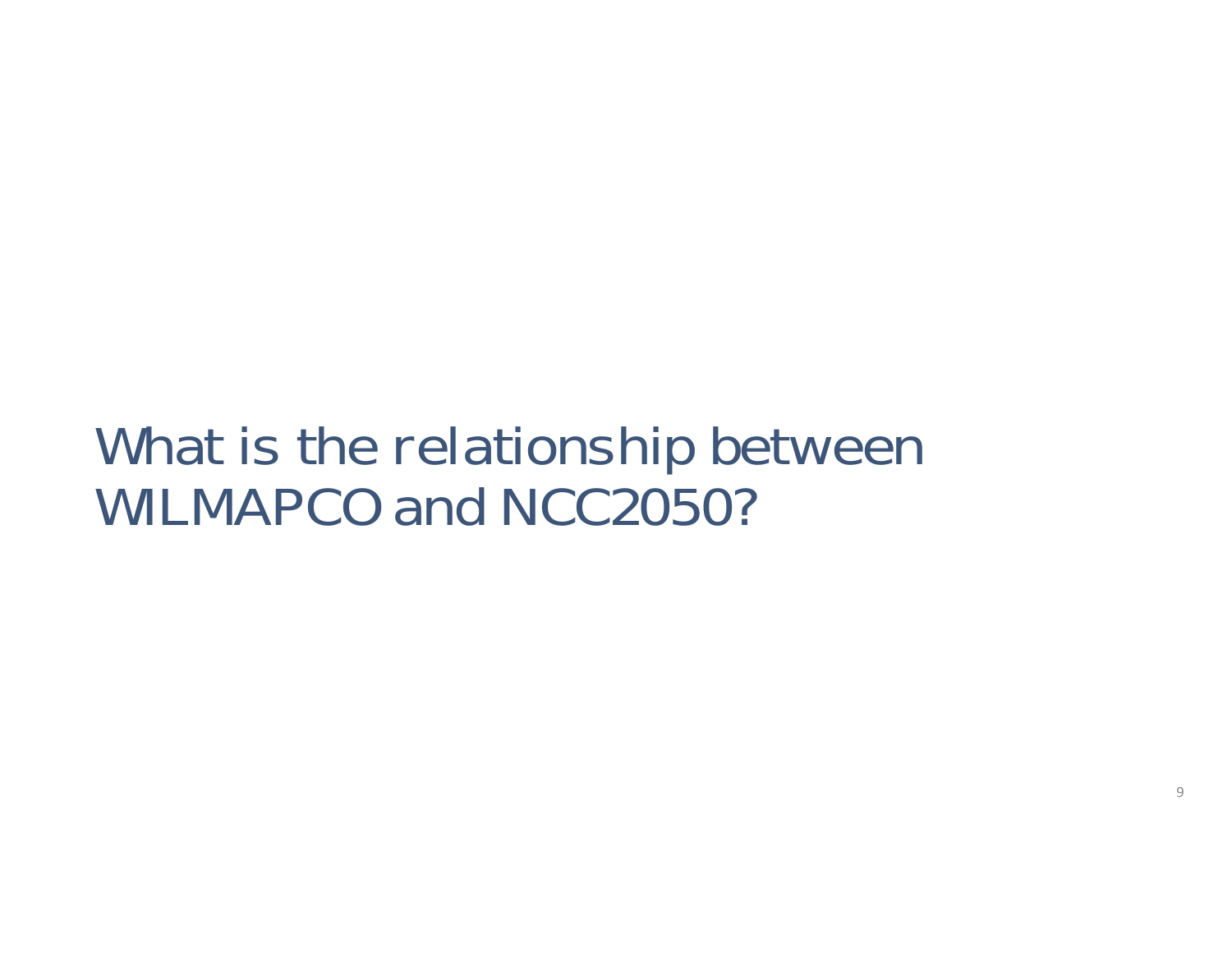#### **NCC2050 Elements that are Specifically Impacted by WILMAPCO Efforts**

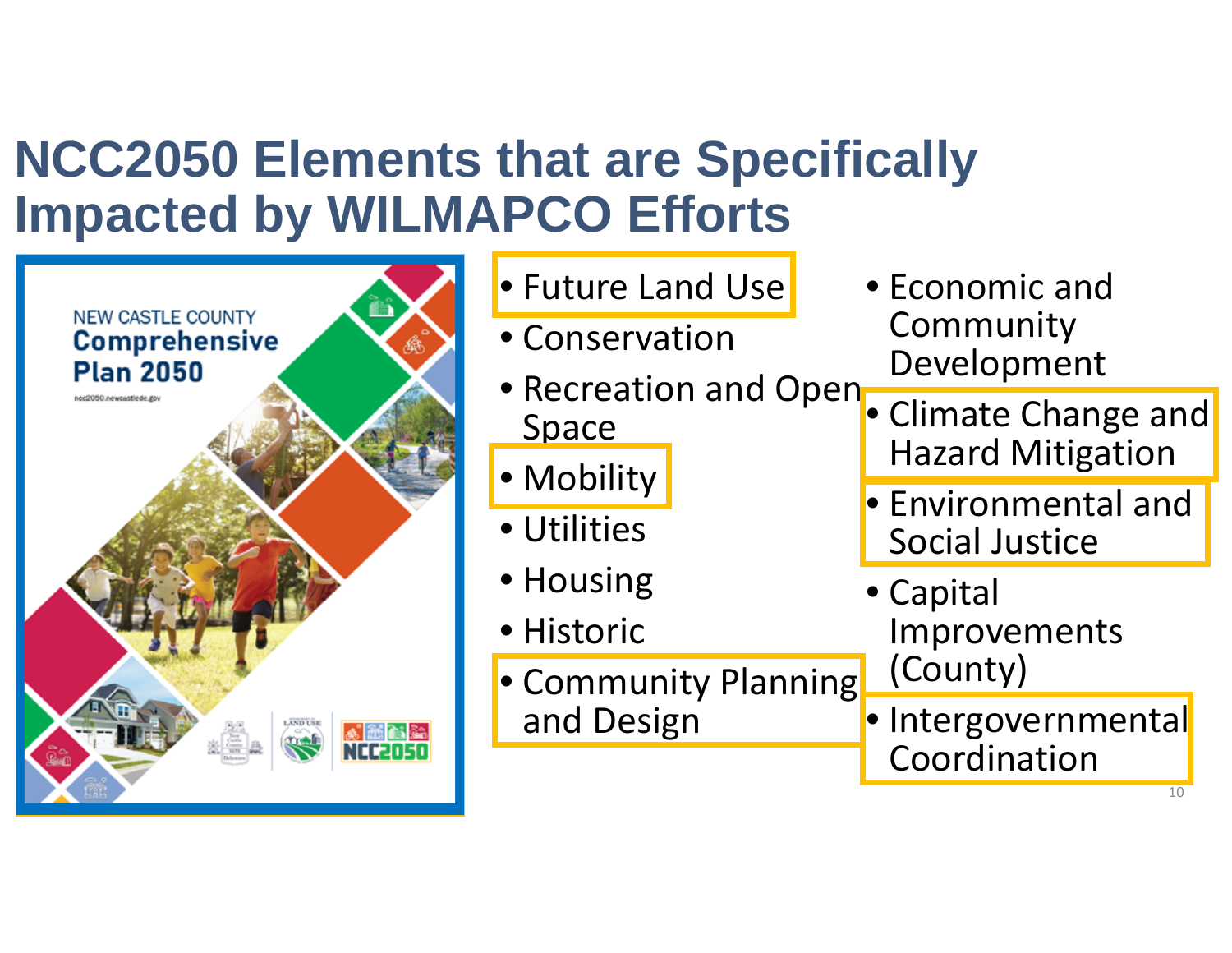#### Future Land Use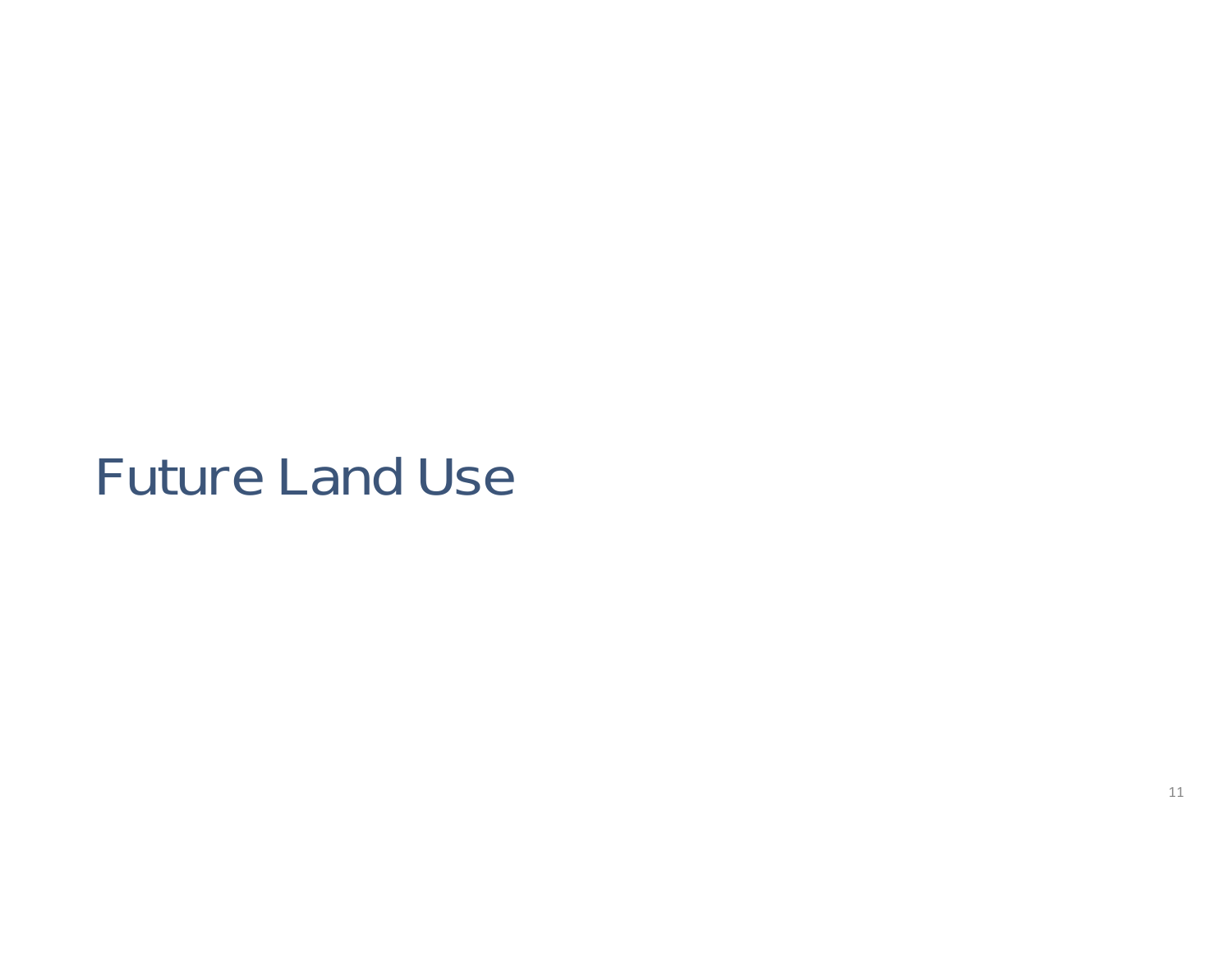### **NCC2050 is guided by the State Strategies**

The State Strategies provide policy guidance for state activities and serve as a framework for coordinating the plans and actions of local governments.

The importance of such coordination lies in the fact that land ‐use decisions are made at the local level, while the bulk of infrastructure and services that support land ‐use decisions are funded by the state.



strategies.stateplanning.delaware.gov

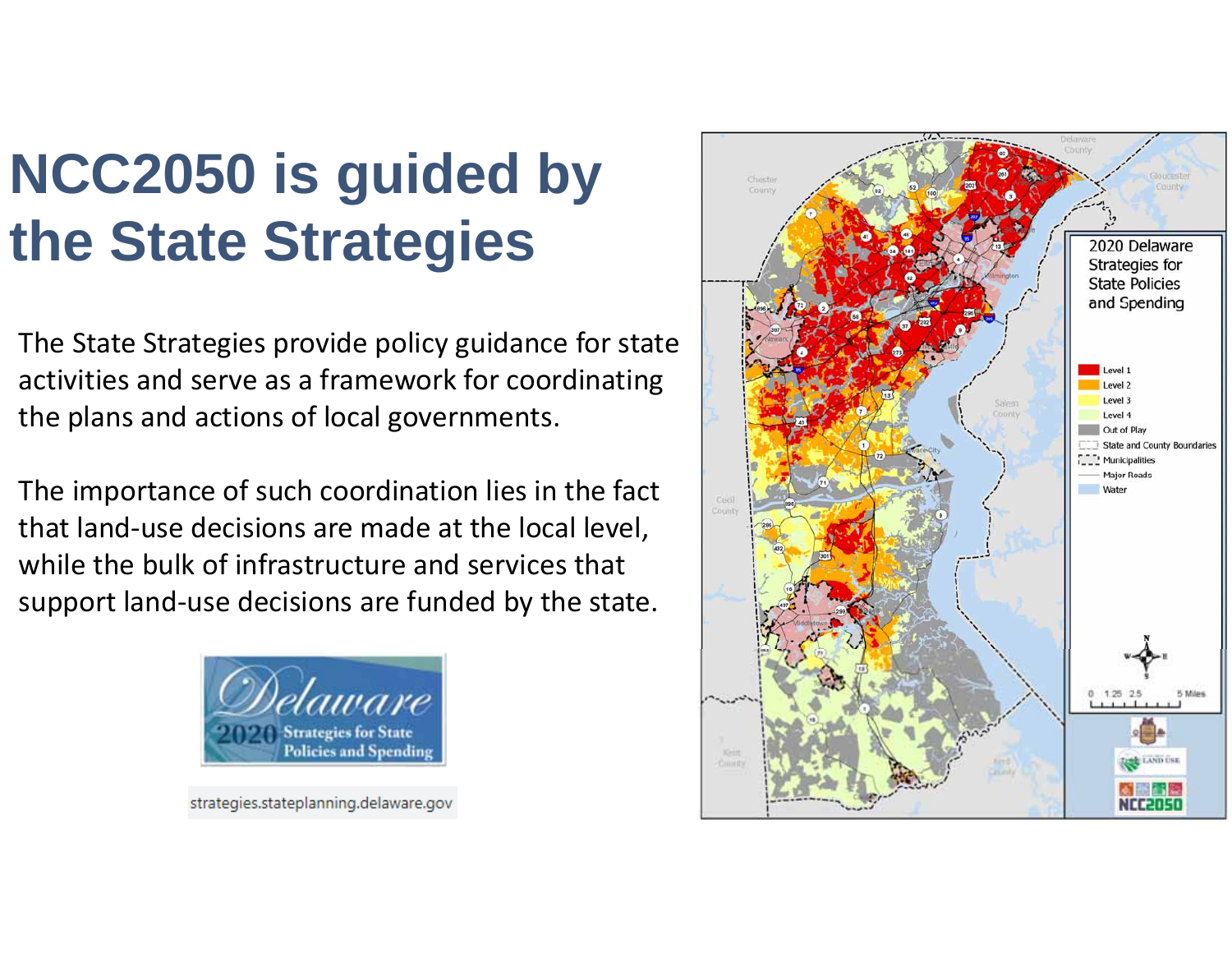### **NCC2050 Growth Policy Map**

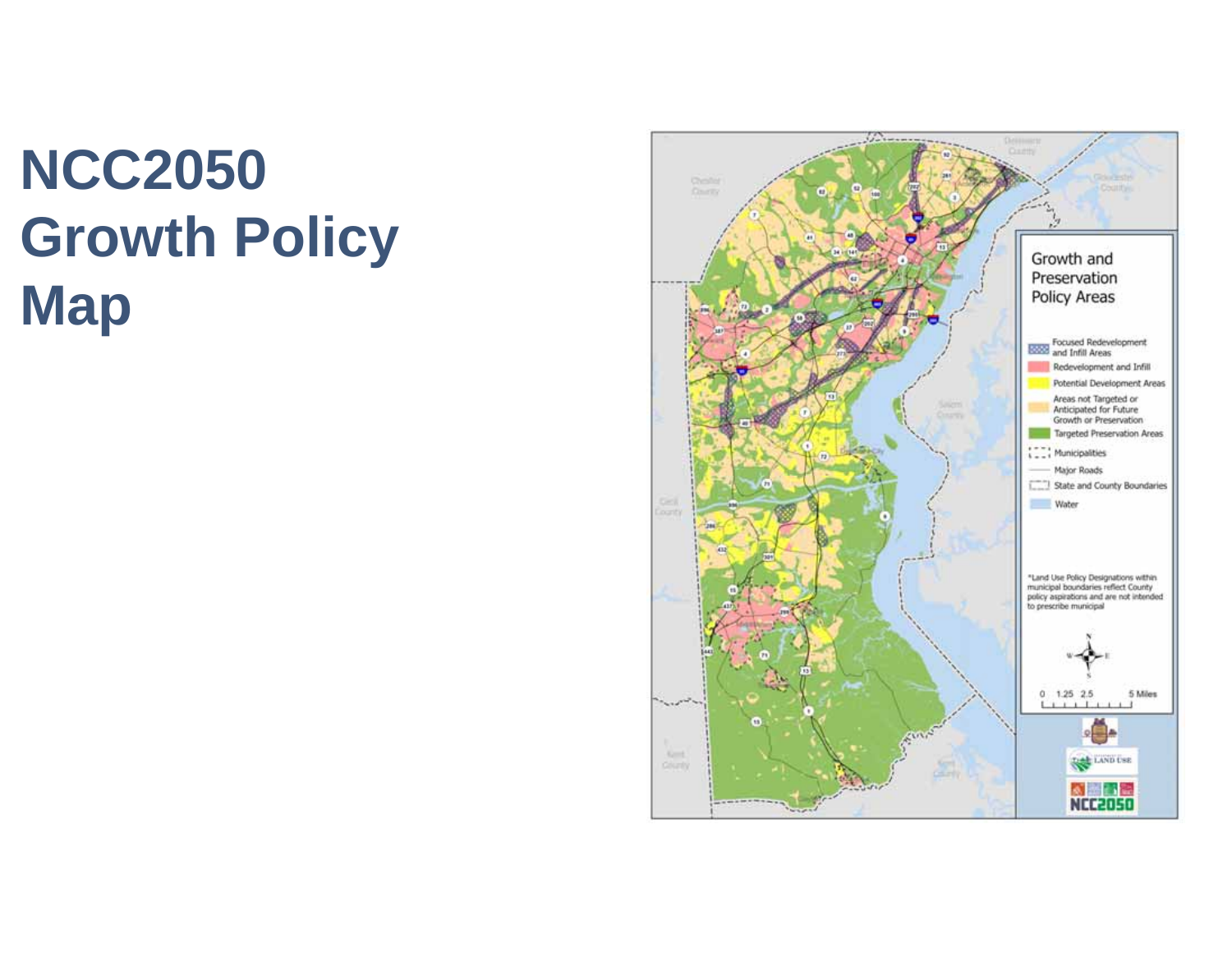### **Draft Future Land Use Map**

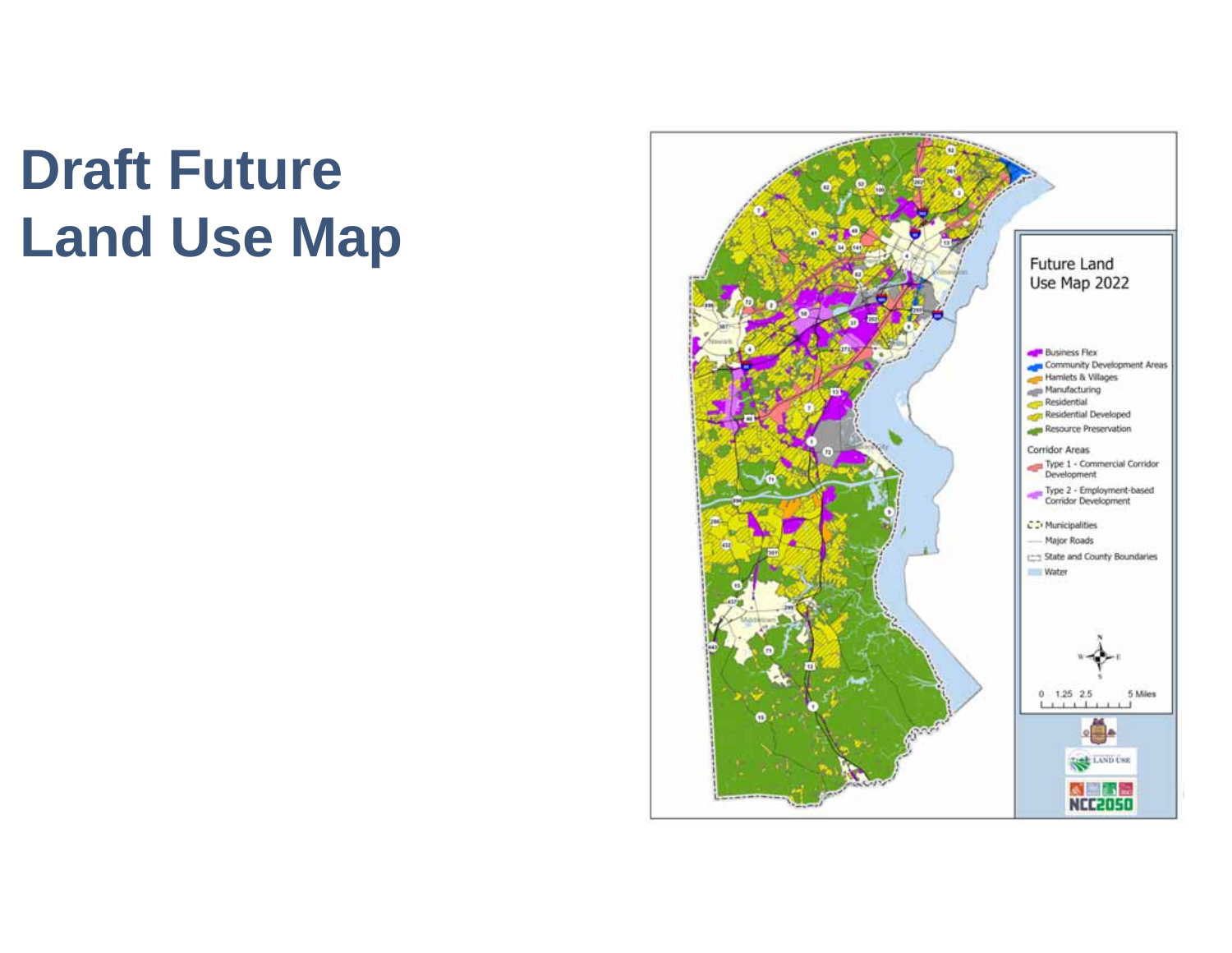### Mobility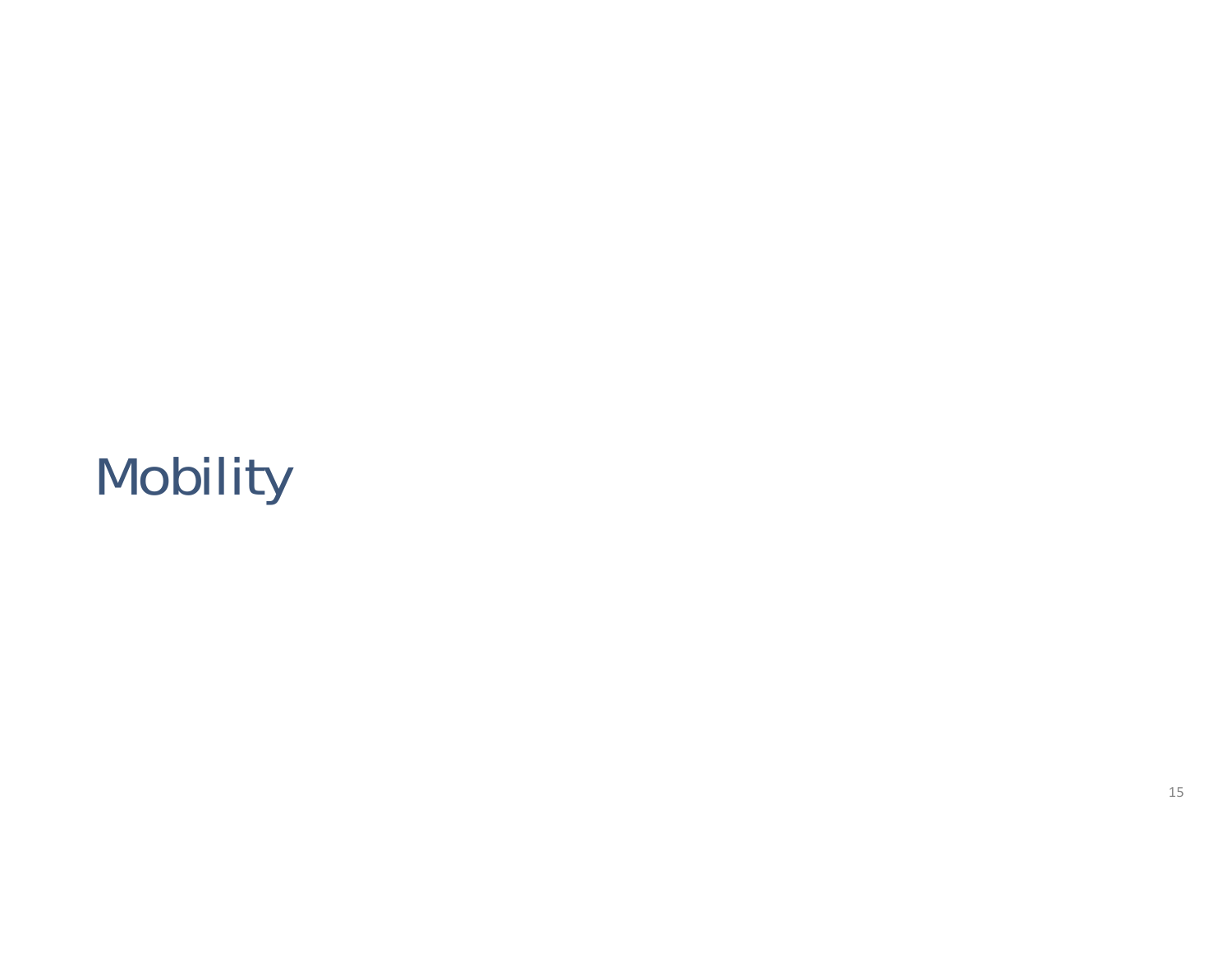## **Mobility Element**



- •Bicycle Plan
- •Freight Plan
- •All other transportation/Land and Use Plans
- •RTP, LRTP etc…
- •WILMAPCO TIAs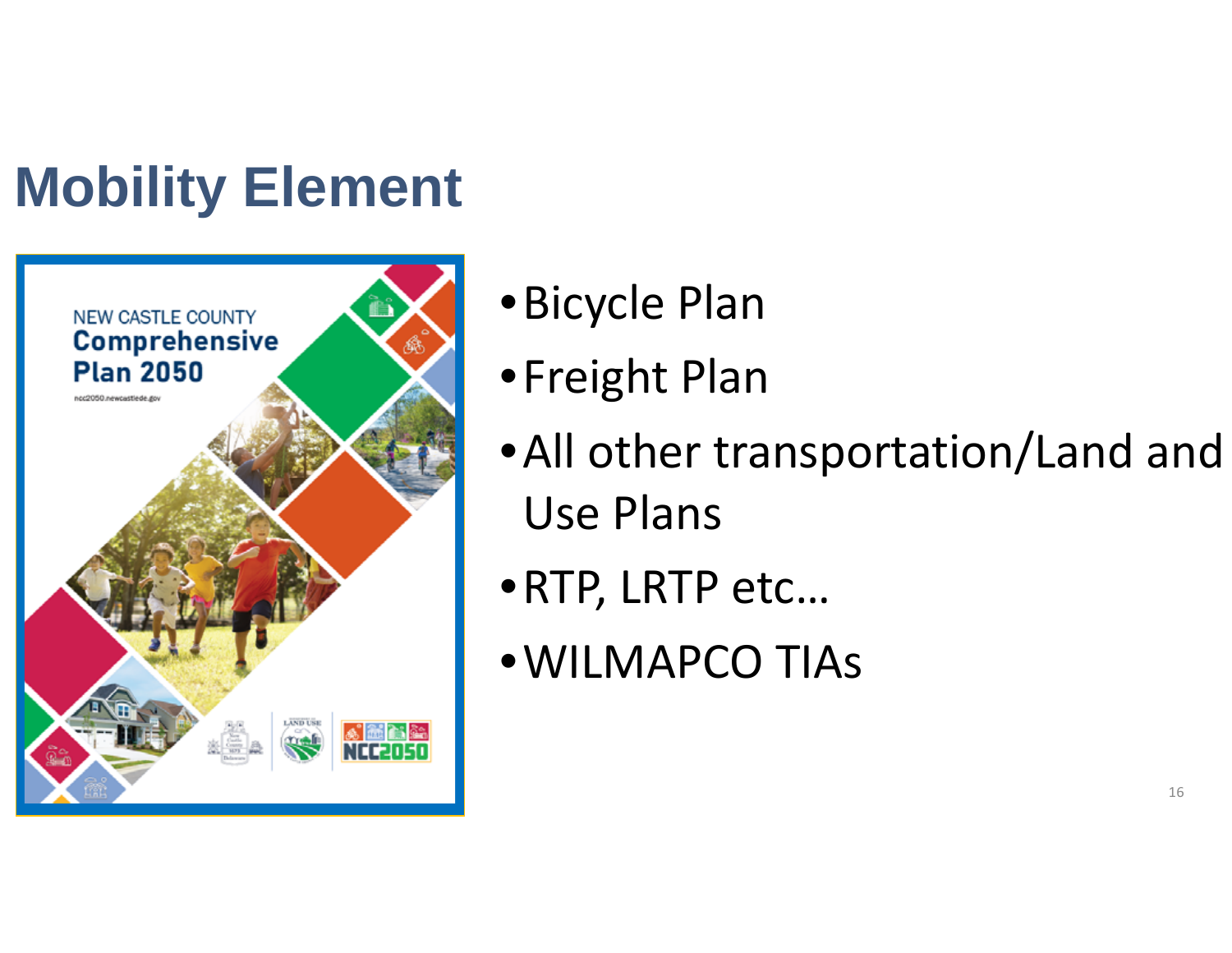#### Community Planning and Design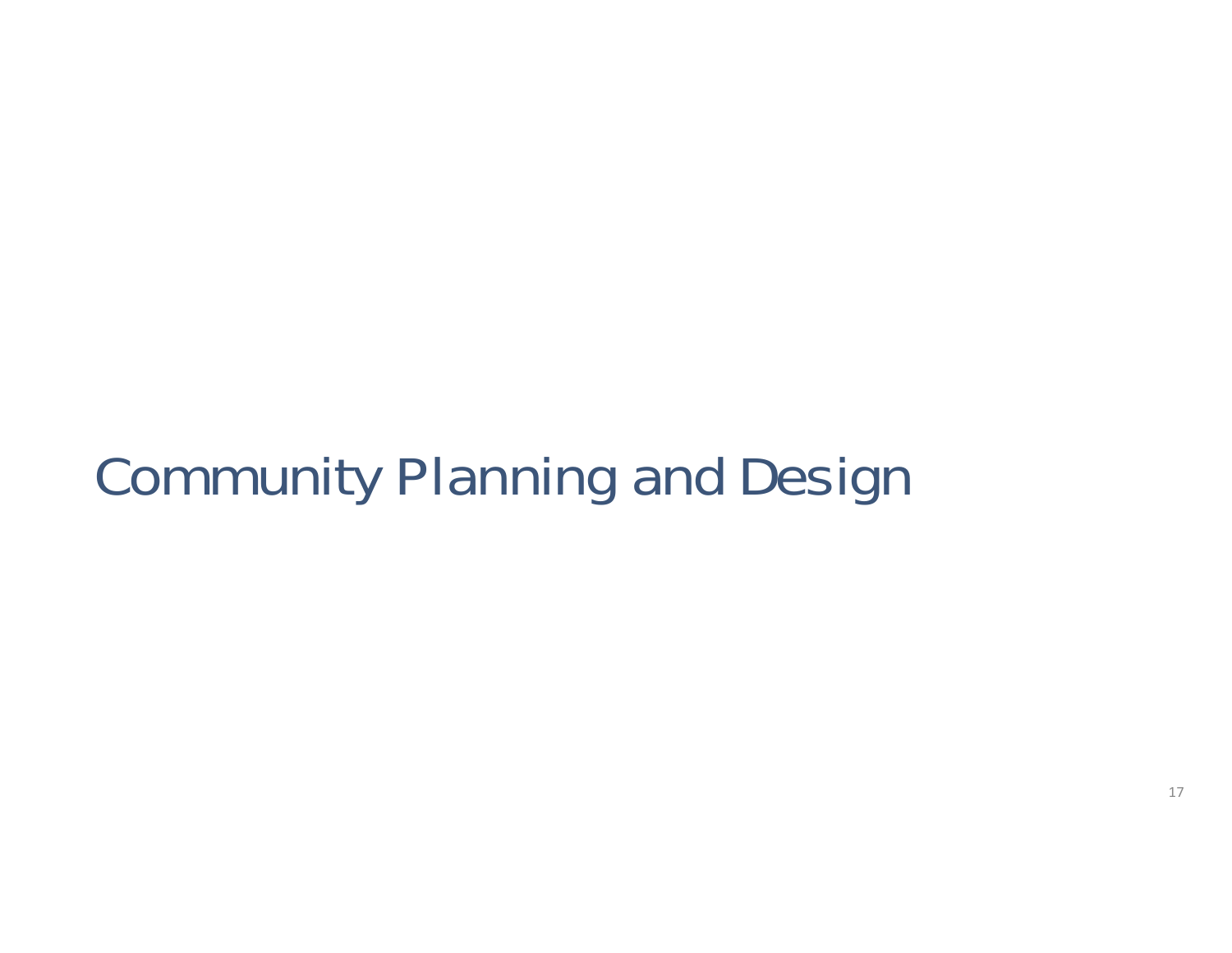#### Community Planning and Design Element



- Sub-area Plans and Special Studies
- Community Area Master Plans
	- Appendix F includes specific Goals Objectives and Strategies incorporated into the plan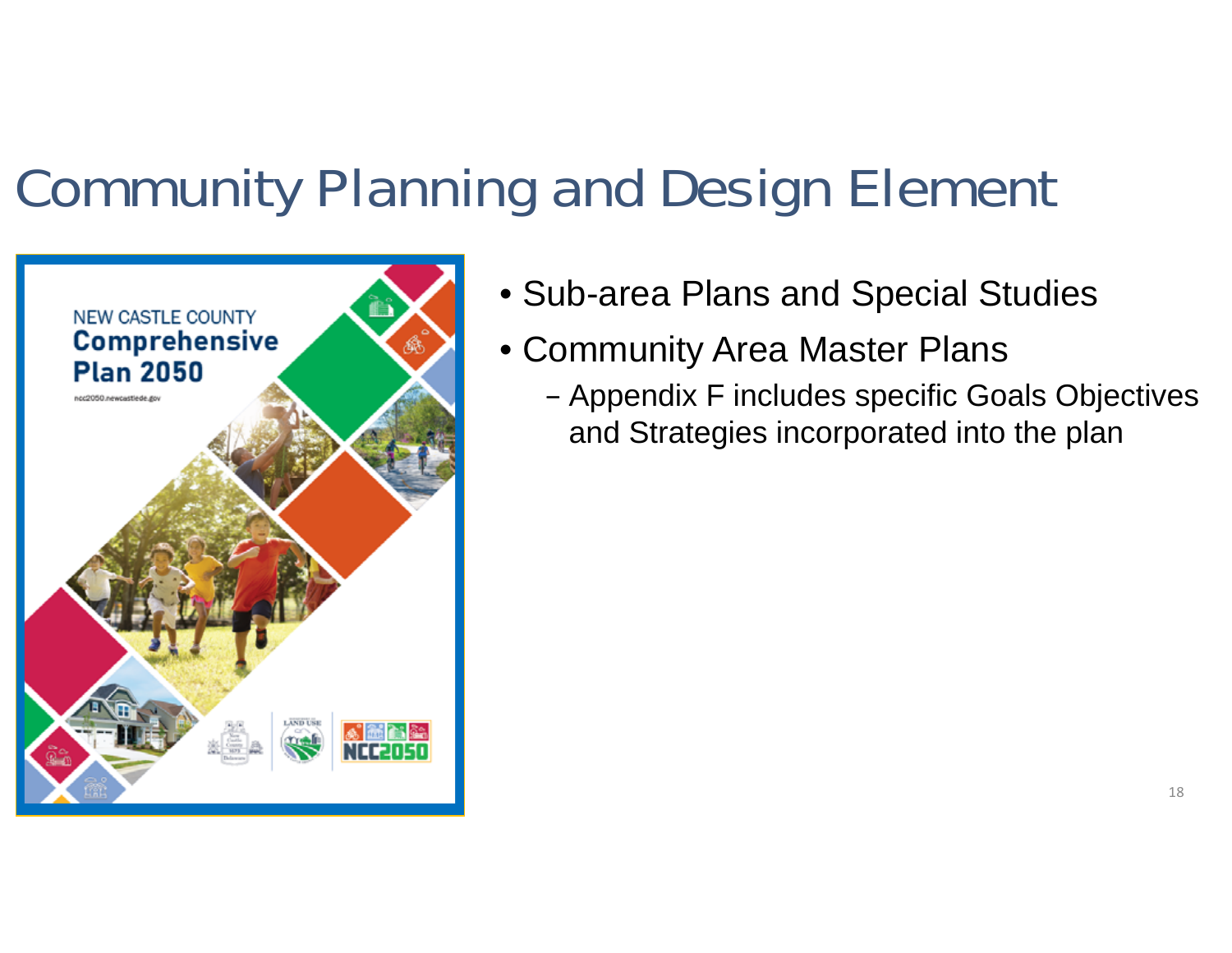#### Environmental and Social Justice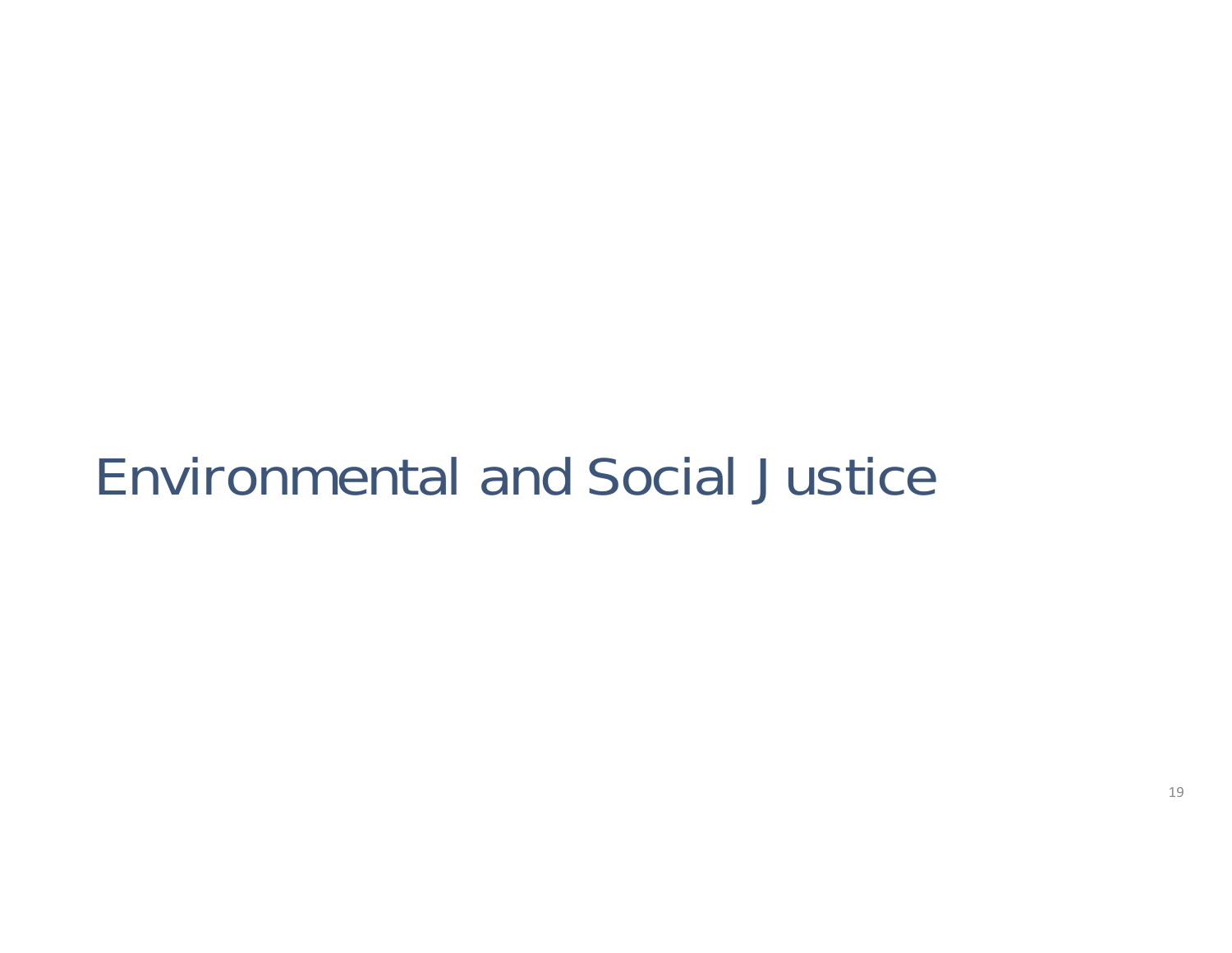#### Environmental and Social Justice



- Transportation Justice
- Environmental & Social Justice
- Technology Deserts
- $\bullet$ Medically Underserved EJ Neighborhoods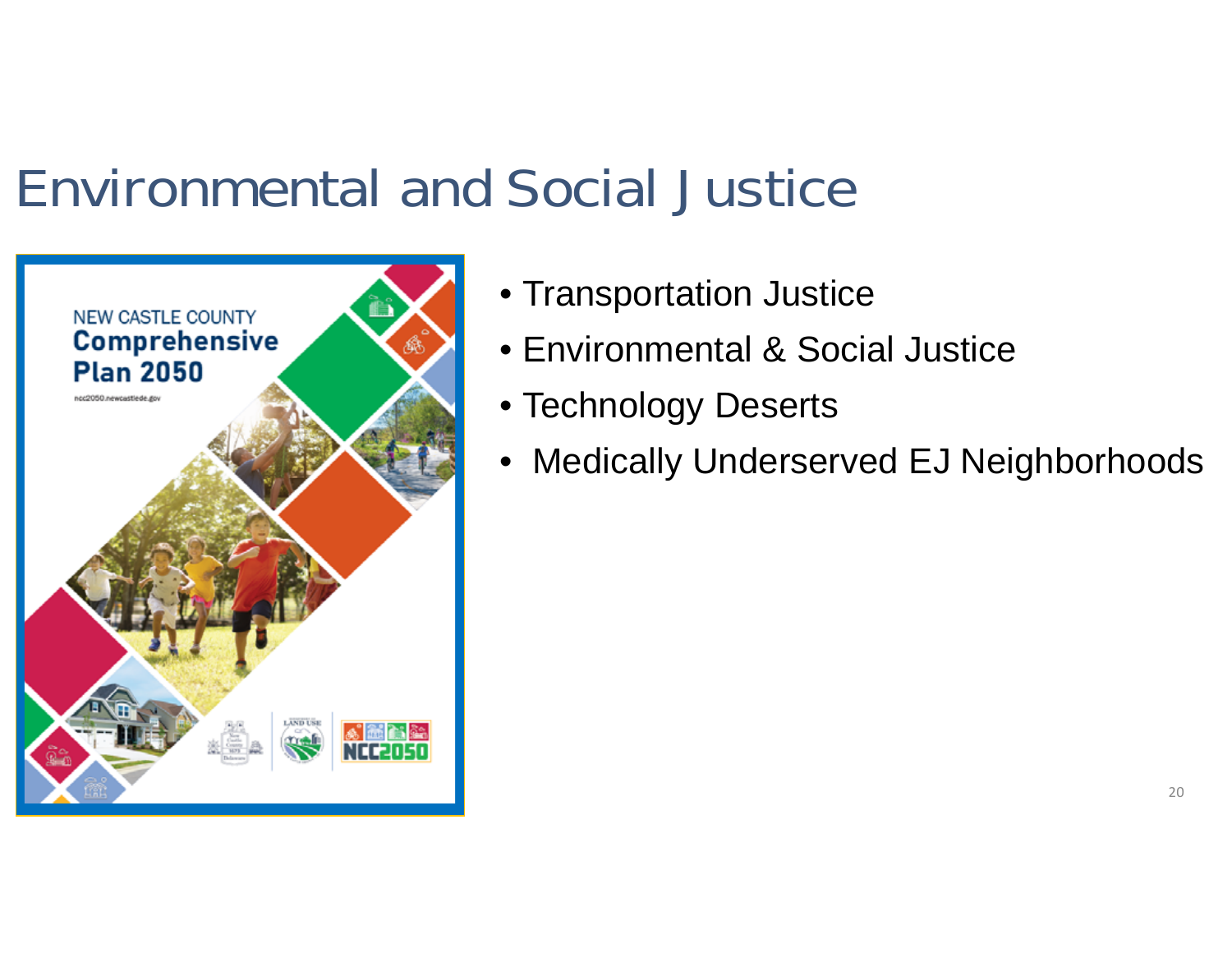